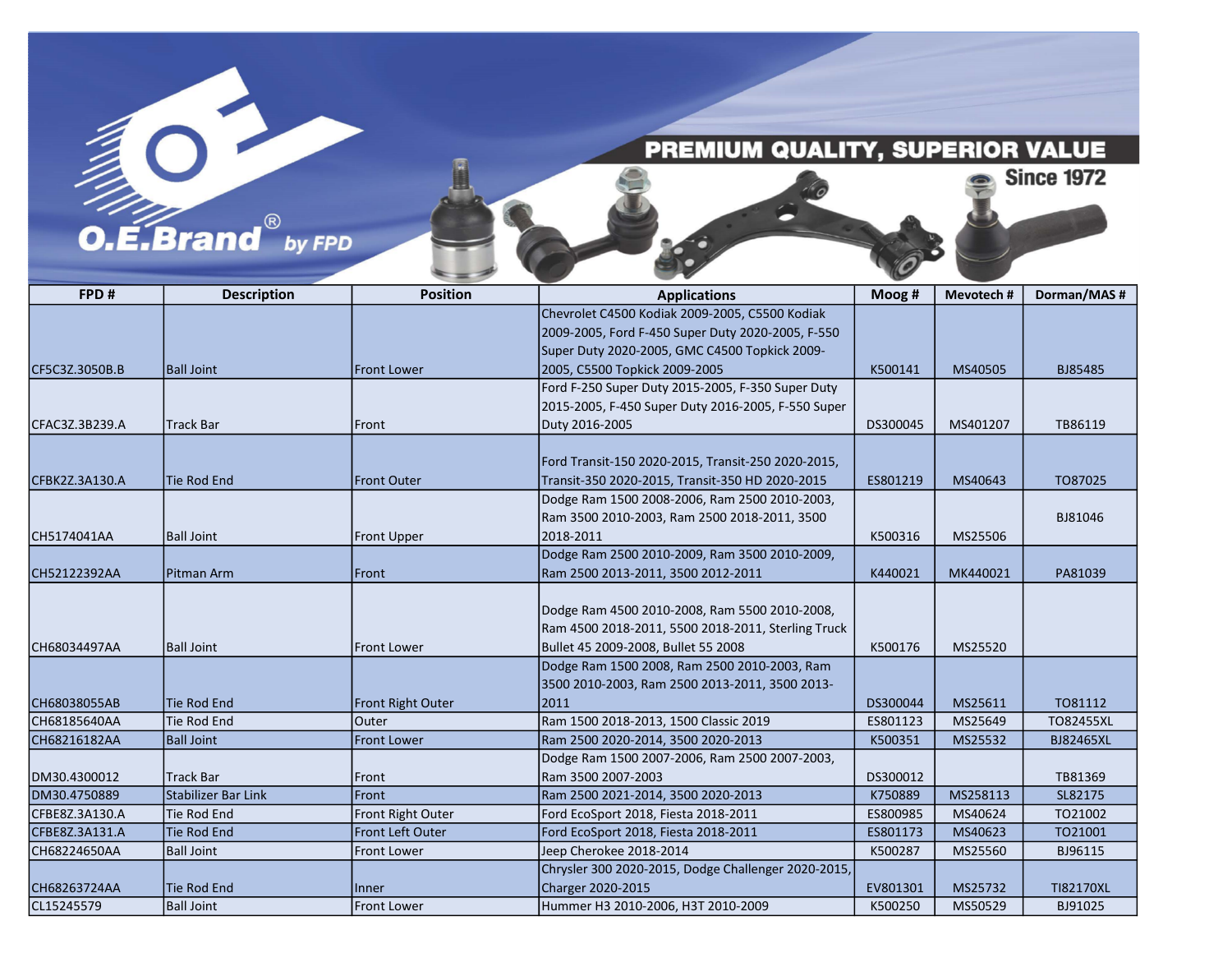| FPD#                         | <b>Description</b>                       | <b>Position</b>                                         | <b>Applications</b>                                                                                                                                                                                    | Moog #               | Mevotech#             | Dorman/MAS#        |
|------------------------------|------------------------------------------|---------------------------------------------------------|--------------------------------------------------------------------------------------------------------------------------------------------------------------------------------------------------------|----------------------|-----------------------|--------------------|
| CL19177440                   | <b>Tie Rod End</b>                       | <b>Inner</b>                                            | Cadillac CTS 2015-2008                                                                                                                                                                                 | EV800610             | MS50702               | TI91050            |
| CL19177442                   | Tie Rod End                              | Front Left Outer                                        | Cadillac CTS 2015-2008                                                                                                                                                                                 | ES801186             | MS50604               | T091011            |
| CL19177443                   | Tie Rod End                              | Front Right Outer                                       | Cadillac CTS 2015-2008                                                                                                                                                                                 | ES801187             | MS50605               | TO91012            |
| CL23420263                   | <b>Ball Joint</b>                        | <b>Front Upper</b>                                      | Cadillac Escalade 2020-2015, Escalade ESV 2020-2015,<br>Chevrolet Silverado 1500 2019-2016, Suburban 2020-<br>2015, Tahoe 2020-2016, GMC Sierra 1500 2018-2016,<br>Yukon 2020-2016, Yukon XL 2018-2015 | K500340              | MS50575               |                    |
|                              |                                          |                                                         | Buick LaCrosse 2019-2017, Regal Sportback 2020-                                                                                                                                                        |                      |                       |                    |
| CL23449526                   | Tie Rod End                              | Inner                                                   | 2018, Regal TourX 2020-2018, Cadillac XT4 2020-2019,<br>Chevrolet Malibu 2020-2016                                                                                                                     | EV801304             | MS50775               | TI92090            |
| CL95907943                   | <b>Ball Joint</b>                        | <b>Front Lower</b>                                      | Buick Encore 2020-2013, Chevrolet Sonic 2020-2012,<br>Trax 2020-2013                                                                                                                                   | K500317              | MS50563               | BJ55095            |
| CL95952929                   | Tie Rod End                              | Inner                                                   | Buick Encore 2020-2013, Chevrolet Sonic 2020-2012,<br>Trax 2020-2013                                                                                                                                   | EV800936             | MS50749               | TI91400            |
| CL95952936                   | Tie Rod End                              | Outer                                                   | Chevrolet Sonic 2019-2012                                                                                                                                                                              | ES800929             | MS508161              | TO91405            |
| DM30.4440026                 | Pitman Arm                               | Front                                                   | Jeep Wrangler 2017-2007, Wrangler JK 2018                                                                                                                                                              | K440026              | MS25941               |                    |
| DM35.4440027                 | Pitman Arm                               | Front                                                   | Ford Excursion 2005, F-250 Super Duty 2008-2005, F-<br>350 Super Duty 2010-2005                                                                                                                        | K440027              | MS409121              |                    |
| TO48069.60030                | Control Arm w/ Ball Joint                | Front Left Lower                                        | Lexus LX570 2011-2008, LX570 2020-2013, Toyota<br>Land Cruiser 2011-2008, Land Cruiser 2020-2013                                                                                                       |                      | CMS861219             | 520-447            |
| TO48068.60030                | Control Arm w/ Ball Joint                | Front Right Lower                                       | Lexus LX570 2011-2008, LX570 2020-2013, Toyota<br>Land Cruiser 2011-2008, Land Cruiser 2020-2013                                                                                                       |                      | CMS861220             | 520-448            |
| HO52400.SNA.A00              | <b>Control Arm</b>                       | <b>Rear Left Upper</b>                                  | <b>Honda Civic 2011-2006</b>                                                                                                                                                                           | RK642124             | CMS60199              | 521-889            |
| HO52390.SNA.A00              | Control Arm                              | <b>Rear Right Upper</b>                                 | Honda Civic 2011-2006                                                                                                                                                                                  | RK642125             | CMS601005             | 521-890            |
| CH5105688AB                  | <b>Control Arm</b>                       | <b>Rear Lower Rearward</b>                              | Dodge Caliber 2010-2007, Jeep Compass 2009-2007,<br>Patriot 2009-2007                                                                                                                                  | RK641868             | CMS251007             | 521-946            |
| CFBE8Z.3079.A                | Control Arm w/ Ball Joint                | lFront Left Lower                                       | Ford Fiesta 2019-2011                                                                                                                                                                                  | RK623291             | CMS40194              | 522-761            |
| CFBE8Z.3078.A<br>CH5168389AA | Control Arm w/ Ball Joint<br>Control Arm | <b>Front Right Lower</b><br><b>Front Lower Rearward</b> | Ford Fiesta 2019-2011<br>Chrysler 300 2020-2011, Dodge Challenger 2020-2011,<br>Charger 2020-2011                                                                                                      | RK623290<br>RK642193 | CMS40195<br>CMS251112 | 522-762<br>522-805 |
| HY54500.3Y000                | Control Arm w/ Ball Joint                | <b>Front Left Lower</b>                                 | Hyundai Elantra 2016-2011, Elantra Coupe 2014-2013,<br>Elantra GT 2017-2013, Veloster 2017-2012                                                                                                        | RK622232             | CMS861116             | 522-823            |
| HY54501.3Y000                | Control Arm w/ Ball Joint                | <b>Front Right Lower</b>                                | Hyundai Elantra 2016-2011, Elantra Coupe 2014-2013,<br>Elantra GT 2017-2013, Veloster 2017-2012                                                                                                        | RK622646             | CMS901105             | 522-824            |
| BM31.12.6.787.669            | Control Arm w/ Ball Joint                | Front Left Lower Rearward                               | BMW X3 2017-2011, X4 2018-2015                                                                                                                                                                         |                      | CMS101250             | 522-887            |
| BM31.12.6.787.670            | Control Arm w/ Ball Joint                | Front Right Lower Rearward                              | BMW X3 2017-2011, X4 2018-2015                                                                                                                                                                         |                      | CMS101251             | 522-888            |
| CFCV6Z.3079.C                | Control Arm w/ Ball Joint                | Front Left Lower                                        | Ford Escape 2019-2013                                                                                                                                                                                  | RK622136             | CMS401107             | 524-113            |
| CFCV6Z.3078.C                | Control Arm w/ Ball Joint                | Front Right Lower                                       | Ford Escape 2019-2013                                                                                                                                                                                  | RK622161             | CMS401108             | 524-114            |
| CL20945779                   | Control Arm w/ Ball Joint                | <b>Front Left Lower</b>                                 | Chevrolet Equinox 2017-2010, GMC Terrain 2017-<br>2010                                                                                                                                                 | RK623489             | CMS501117             | 524-157            |
| CL20945780                   | Control Arm w/ Ball Joint                | <b>Front Right Lower</b>                                | Chevrolet Equinox 2017-2010, GMC Terrain 2017-<br>2010                                                                                                                                                 | RK623488             | CMS501118             | 524-158            |
| SU20250.AE01A                | <b>Control Arm</b>                       | <b>Rear Lower Rearward</b>                              | Subaru Baja 2006-2003, Legacy 2009-2000                                                                                                                                                                | RK643085             | CMS801191             | 524-191            |
| DA54501.3TA0A                | Control Arm w/ Ball Joint                | Front Left Lower                                        | Nissan Altima 2014-2013                                                                                                                                                                                | N/A                  | CMS301171             | 524-239            |
| DA54500.3TA0A                | Control Arm w/ Ball Joint                | <b>Front Right Lower</b>                                | Nissan Altima 2014-2013                                                                                                                                                                                | N/A                  | CMS301170             | 524-240            |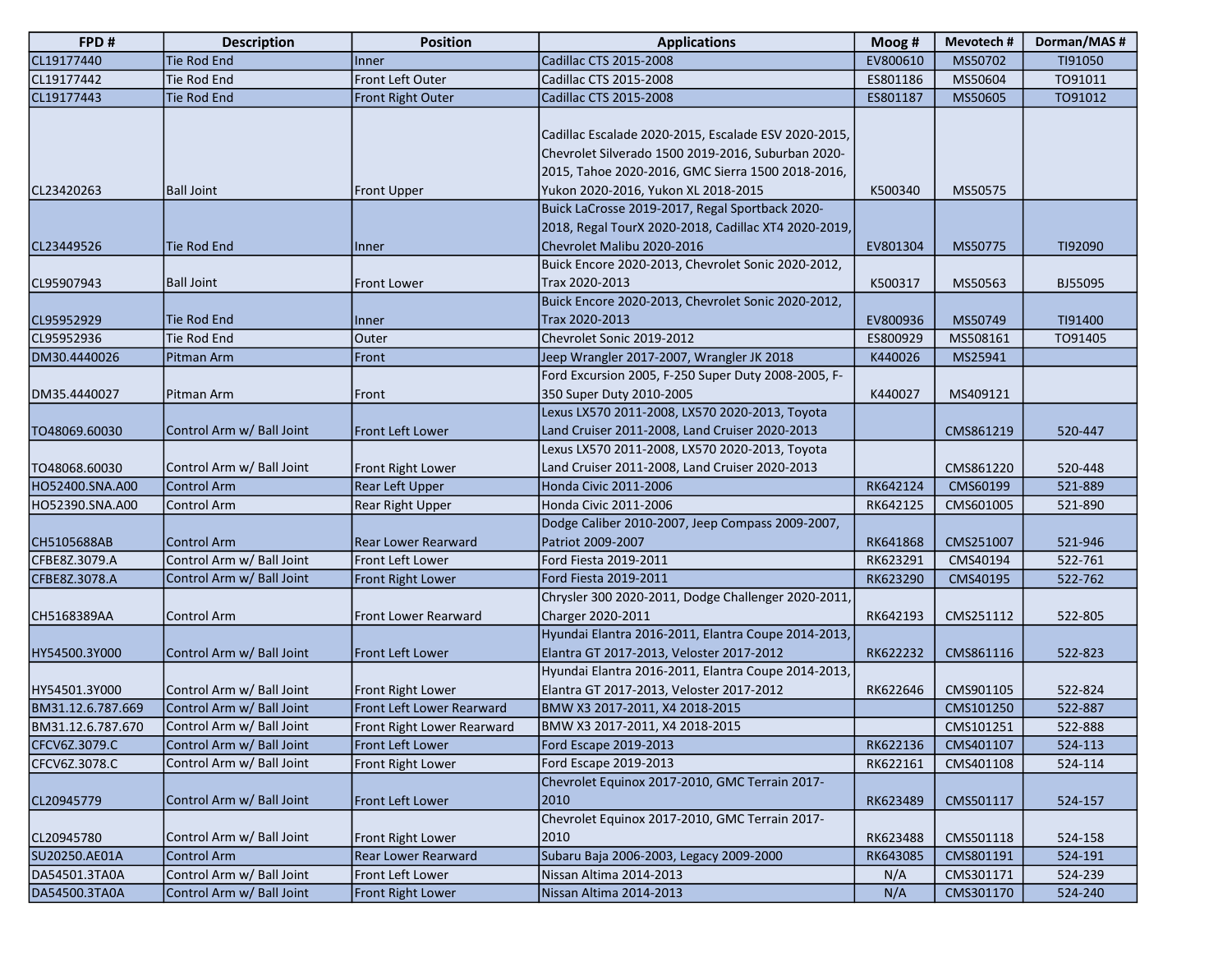| FPD#           | <b>Description</b>        | <b>Position</b>           | <b>Applications</b>                                                                                                                                                                                                                                                                                         | Moog #   | Mevotech# | Dorman/MAS# |
|----------------|---------------------------|---------------------------|-------------------------------------------------------------------------------------------------------------------------------------------------------------------------------------------------------------------------------------------------------------------------------------------------------------|----------|-----------|-------------|
| TO48710.35070  | Lateral Arm               | <b>Rear Left Upper</b>    | Lexus GX470 2009-2003, Toyota 4Runner 2009-2003                                                                                                                                                                                                                                                             | RK643097 | CMS861142 | 524-573     |
| TO48710.35060  | <b>Control Arm</b>        | <b>Rear Right Upper</b>   | Lexus GX470 2009-2003, Toyota 4Runner 2009-2003                                                                                                                                                                                                                                                             | RK643096 | CMS861143 | 524-574     |
| CH4782937AA    | Control Arm               | Rear Left Lower Rearward  | Chrysler 300 2020-2005, Dodge Challenger 2020-2008,<br>Charger 2020-2006, Magnum 2008-2005                                                                                                                                                                                                                  | RK641650 | CMS251010 | 521-947     |
| CH4782936AA    | <b>Control Arm</b>        | Rear Right Lower Rearward | Chrysler 300 2020-2005, Dodge Challenger 2020-2008,<br>Charger 2020-2006, Magnum 2008-2005                                                                                                                                                                                                                  | RK641649 | CMS251011 | 521-948     |
| CH4877199AA    | Control Arm w/ Ball Joint | Front Left Lower          | Dodge Ram 1500 2010-2006, Ram 1500 2018-2011,<br>1500 Classic 2020-2019                                                                                                                                                                                                                                     | RK641504 | CMS25149  | 522-555     |
| CH4877198AA    | Control Arm w/ Ball Joint | <b>Front Right Lower</b>  | Dodge Ram 1500 2010-2009, Ram 1500 2018-2011,<br>1500 Classic 2020-2019                                                                                                                                                                                                                                     | RK621602 | CMS25150  | 522-556     |
| CF9R3Z.5A649.B | Control Arm               | Rear Lower                | Ford Mustang 2009-2005                                                                                                                                                                                                                                                                                      | RK643255 | CMS401199 | 524-169     |
|                |                           |                           | Ford Expedition 2017-2007, Lincoln Navigator 2017-                                                                                                                                                                                                                                                          |          |           |             |
| CF7L1Z.5A649.A | Control Arm w/ Ball Joint | Rear Lower Rearward       | 2007                                                                                                                                                                                                                                                                                                        | RK622590 | CMS40145  | 527-171     |
| CL12376163     | Control Arm w/ Ball Joint | Front Left Upper          | Cadillac Escalade 2000-1999, Chevrolet Astro 2005-<br>1990, K1500 1999-1988, K1500 Suburban 1999-1992,<br>K2500 2000-1988, K2500 Suburban 1996-1992, Tahoe<br>2000-1995, GMC K1500 1999-1988, K1500 Suburban<br>1999-1992, Safari 2005-1990, Yukon 2000-1992                                                | RK620720 | CMS50120  | 521-913     |
| CL12376164     | Control Arm w/ Ball Joint | <b>Front Right Upper</b>  | Cadillac Escalade 2000-1999, Chevrolet Astro 2005-<br>1990, K1500 1999-1988, K1500 Suburban 1999-1992,<br>K2500 2000-1988, K2500 Suburban 1996-1992, Tahoe<br>2000-1995, GMC K1500 1999-1988, K1500 Suburban<br>1999-1992, K2500 2000-1988, K2500 Suburban 1996-<br>1992, Safari 2005-1990, Yukon 2000-1992 | RK620719 | CMS50121  | 521-914     |
| SU20202.SG010  | Control Arm w/ Ball Joint | Front Left Lower          | Subaru Forester 2018-2014                                                                                                                                                                                                                                                                                   | RK622857 | CMS801212 |             |
| SU20202.SG000  | Control Arm w/ Ball Joint | Front Right Lower         | Subaru Forester 2018-2014                                                                                                                                                                                                                                                                                   | RK622856 | CMS801213 |             |
| TO48068.02300  | Control Arm               | Front Right Lower         | Toyota Corolla 2019-2014                                                                                                                                                                                                                                                                                    |          | CMS861154 |             |
| TO48069.02300  | <b>Control Arm</b>        | Front Left Lower          | Toyota Corolla 2019-2014                                                                                                                                                                                                                                                                                    |          | CMS861155 |             |
| TO48630.0C010  | Control Arm w/ Ball Joint | Front Left Upper          | Toyota Seguoia 2020-2008, Tundra 2020-2007                                                                                                                                                                                                                                                                  | RK621307 | CMS86134  | 521-391     |
| TO48610.0C010  | Control Arm w/ Ball Joint | Front Right Upper         | Toyota Sequoia 2020-2008, Tundra 2020-2007                                                                                                                                                                                                                                                                  | RK621308 | CMS86135  | 521-392     |
| HY54500.4R000  | Control Arm w/ Ball Joint | Front Left Lower          | Hyundai Azera 2017-2015, Sonata 2015-2011, Kia<br>Optima 2016-2011                                                                                                                                                                                                                                          | RK622367 | CMS901180 | 524-695     |
| HY54501.4R000  | Control Arm w/ Ball Joint | <b>Front Right Lower</b>  | Hyundai Azera 2017-2015, Sonata 2015-2011, Kia<br>Optima 2016-2011                                                                                                                                                                                                                                          | RK622368 | CMS901181 | 524-696     |
| HY54500.2S100  | Control Arm w/ Ball Joint | Front Left Lower          | Hyundai Tucson 2015-2010, Kia Sportage 2016-2011                                                                                                                                                                                                                                                            | RK623540 | CMS901210 | 520-399     |
| HY54501.2S100  | Control Arm w/ Ball Joint | Front Right Lower         | Hyundai Tucson 2015-2010, Kia Sportage 2016-2011                                                                                                                                                                                                                                                            | RK622768 | CMS901211 | 520-400     |
| VO31200776     | Control Arm w/ Ball Joint | Front Left Lower          | Volvo S60 2011, S80 2012-2007, V70 2010-2008                                                                                                                                                                                                                                                                | RK620600 | CMS101061 | 521-223     |
| VO31200775     | Control Arm w/ Ball Joint | Front Right Lower         | Volvo S60 2011, S80 2012-2007, V70 2010-2008                                                                                                                                                                                                                                                                | RK620601 | CMS101062 | 521-224     |
| CH52125321AB   | Control Arm               | <b>Rear Upper</b>         | Dodge Nitro 2011-2007, Jeep Liberty 2012-2008                                                                                                                                                                                                                                                               | RK642169 | CMS251065 | 522-478     |